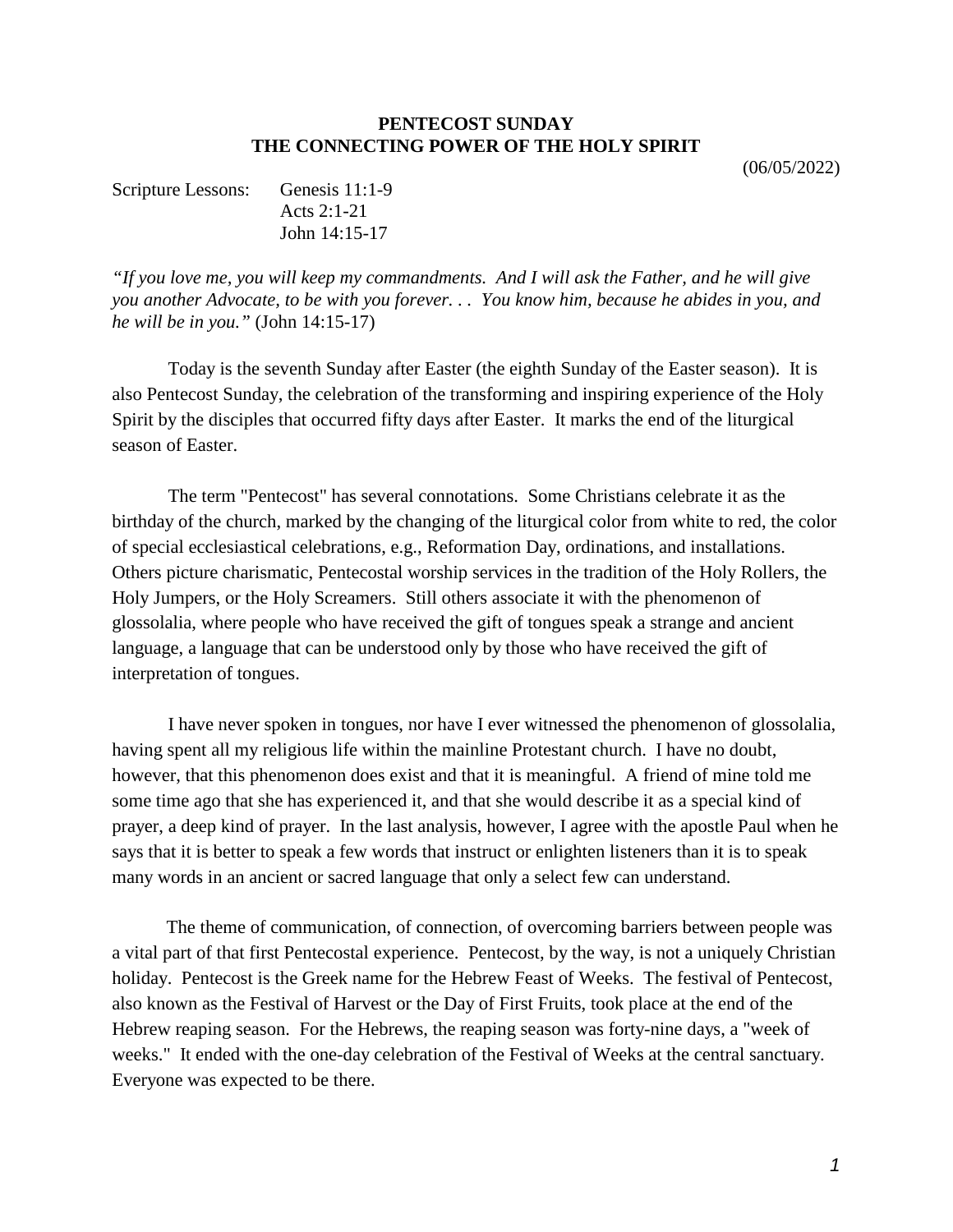The small band of Jesus' followers, who are apparently still Jewish in their religious observances, are present and gathered at this celebration. Suddenly they became aware of the presence of the Spirit of the risen Christ. They hear a sound like the rush of a mighty wind, and tongues of fire settle upon their heads. This helps us understand why two of the symbols of the Holy Spirit are wind and fire. The disciples had never experienced anything like this before! They suddenly, unexpectedly find themselves speaking to people of different lands, different dialects, different traditions, and somehow, miraculously, the people to whom they speak understand what they are saying!

This was not the first time the disciples had experienced the presence of the risen Christ. The risen Christ came to them in the human form of Jesus by the tomb, in the Upper Room, by the side of the lake, and on the road to Emmaus immediately following the Resurrection. These encounters convinced the disciples that Jesus still lived, that death could not separate them from their Lord. These encounters encouraged them, empowered them, and kept them from disbanding. But between those experiences and the Day of Pentecost, it is recorded in scripture that they did absolutely nothing. So, these initial post-resurrection encounters could not be the end of the story.

It seems to me that the post-resurrection appearances of the risen Christ were still basically an experience of Jesus. In these encounters, the disciples see Jesus, talk with him, and eat with him. Through these experiences, they realize that Jesus has risen, that he is Lord of all, and that they, as his apostles, have a mission. But Jesus is still experienced as separate, still not a part of them. Note that at the end of each of the encounters, he leaves them, departs from them, vanishes from their midst.

The Pentecostal experience of the risen Christ is different, for it is a personal inner experience. No one, not even the disciples, sees the outward bodily form of Jesus. They see tongues of flame. The disciples experience the risen Christ not in the somewhat altered form of Jesus of Nazareth, but as an inner presence. This empowers them to preach and heal. The Book of Acts tells us that, immediately following this experience, Peter and John heal a man lame from birth. I believe that this is the first recorded healing by a disciple. At Pentecost, the disciples experience the indwelling presence and power of the risen Christ, just as Saul later experiences it on the road to Damascus.

The crowd, unable to understand what is happening, accuses the disciples of being drunk. Peter responds by pointing out that they did, in fact, communicate, and that they communicate effectively. Drunks do not communicate well; they have an especially difficult time listening and understanding the point of view of others. In this Pentecostal experience, new and creative bonds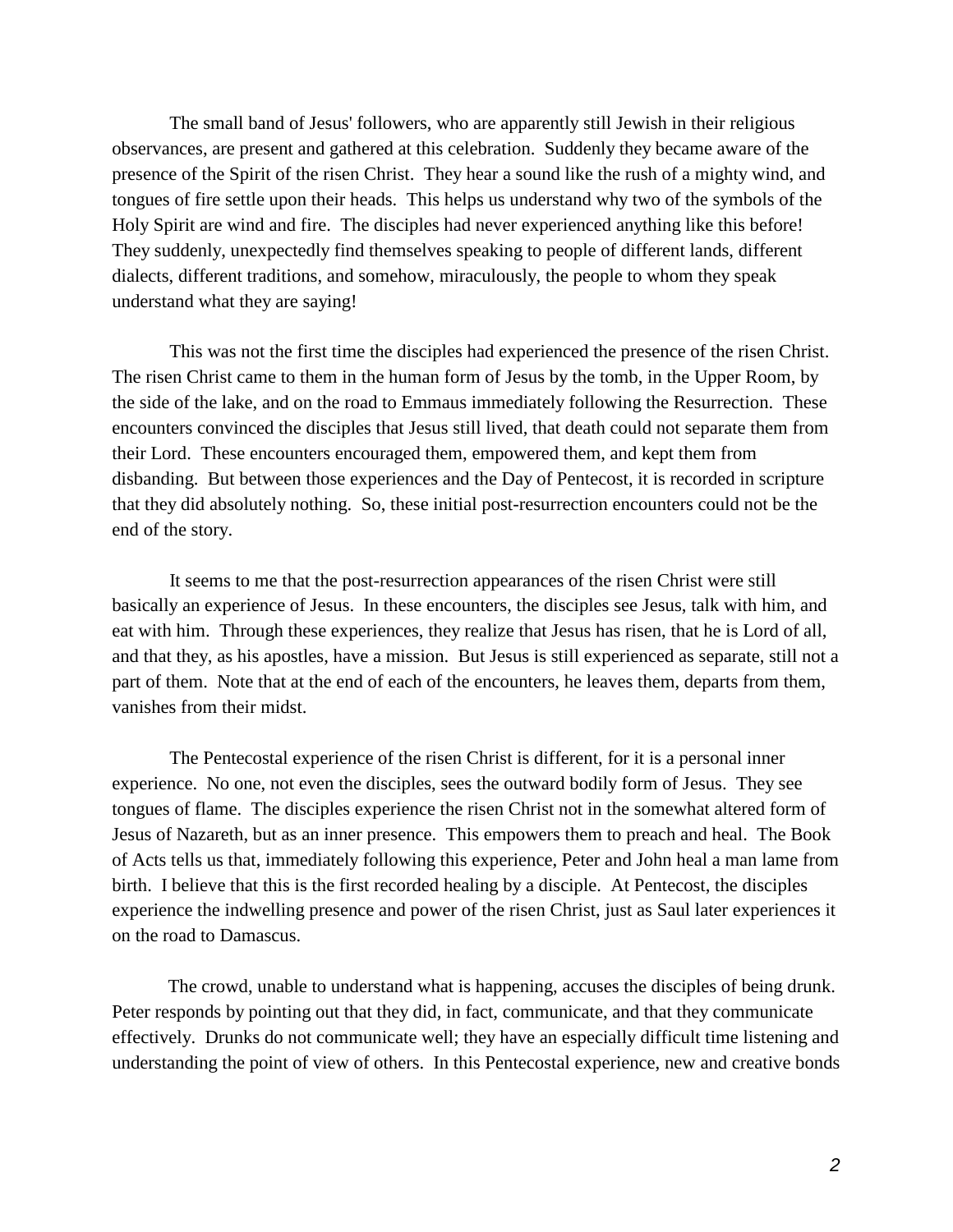are established between the disciples and people of foreign lands. They experience the connecting power of understanding.

Pentecost teaches us that the Spirit of God does not divide--it unites! It unites through empathy and love, which are the deepest forms of communication.

Scripture lists several gifts that accompany the experience or presence of the Holy Spirit. Pentecost provides us with a way to judge the gifts of the Spirit. A person under the influence of the Holy Spirit would not *preach at* someone, but rather would *communicate with* that person. Communication involves attentive and respectful listening. The miracle of Pentecost is as much in the hearing as in the speaking. It was not the sound that came out of the disciples' mouths that was the miracle; it was the bonds of communication and understanding that were established, bonds that overcame what seemed to be impassible barriers.

God knows we need the experience of that first Pentecost today as we have never needed it before! Nations are alienated from nations because of differing political, social, and economic systems, making it difficult for us to work toward common goals in the betterment of our earth, its people, and its animals. Segments of our own population are alienated by classconsciousness, gender-consciousness, racial prejudice, homophobia, Islamophobia, transphobia, and antisemitism. Following George Floyd's murder, thanks to the Black Lives Matter movement, whites are finally beginning to listen to Blacks, are beginning to realize the many forms of prejudice and discrimination Blacks experience, including the systemic racism that has been encoded in our laws, our customs, and our institutions. Whites are beginning to understand and be sensitive to the micro- and macro-aggressions that members of minority groups experience on a regular basis.

God knows we need the experience of that first Pentecost today as we have never needed it before! Many marriages suffer from the breakdown in communication that is arises from a breakdown in understanding, a breakdown in empathy, a breakdown in the ability to accept and validate the experience of someone who is different from us. I recommend Gary Chapman's book, *The Five Love Languages*, to many couples, for it can help us to understand, express, and receive love within our family. So often, especially with our teenagers, it feels like we are speaking a different language.

The obstacles to genuine community seem overwhelming! The dark forces in the world and within us, the demonic powers that seek to divide us seem more powerful than the forces, the energies that are working to unite us. And this is what demonic powers do—they split us off from our true center, from our brothers and sisters, and from that God who is the source of all life. When we are possessed by these dark forces, we become capable of doing terrible things,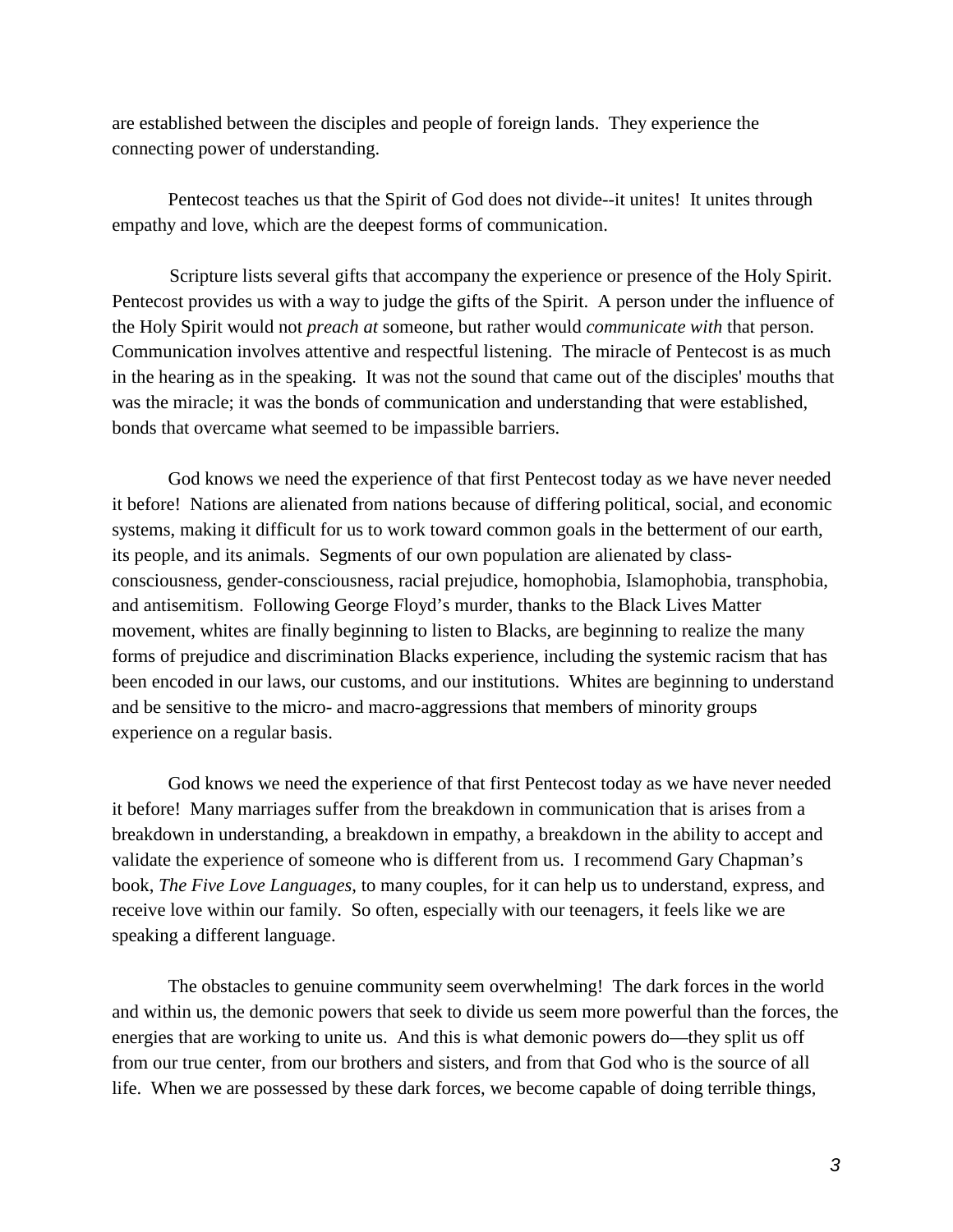evil things, and we feel justified in what we are doing. Too much evil has been done and continues to be done in the name of religion.

We need to experience the unifying, connecting energy of the Holy Spirit that dwells not only within Christians but within all people to help us transcend our differences and weave a beautiful fabric out of the diverse strands in our society and our world. If our church is truly inspired by the Holy Spirit, it will bring a healing word and it will also serve as an example to our society. I think our church does this.

Let me just share with you one possible way that we as individuals might work to overcome the polarization that plagues our society, and which threatens to rend the fragile tapestry of democracy asunder. Arnold Kling mentions it in his book, *The Three Languages of Politics: Talking Across the Political Divides*. This book speaks a healing, reconciling word to our nation and our time.

Let me first briefly identify the three languages, the three axes which frame the basis of our three most common political views. Kling maintains that progressives, conservatives, and libertarians are like tribes speaking different languages. The language that resonates with one tribe makes no sense to the others. As a result, political discussions seldom promote understanding; they more often tend to increase polarization and demonization. With regard to social issues, Kling says:

- A progressive will communicate along the oppressor-oppressed axis;
- $\blacksquare$  A conservative will communicate along the civilization-barbarism axis; and
- A libertarian will communicate along the liberty-coercion axis.

Kling tells us that the economist Bryan Caplan coined the term "ideological Turing test" to denote a thought experiment. In this experiment, you are placed in a room with a group of people holding a different ideology than you. Your task is to pretend to share their ideology. If they are convinced that you are one of them, you have passed the test.

For example, as all of you know, I am a progressive. I view social issues along an oppressor-oppressed axis. I see European colonists as the oppressors and the native people of the European "colonies" the oppressed. I see White supremacists as the oppressors and Blacks as the oppressed. I see wealthy industrialists as the oppressors and their workers as the oppressed. By the way, on May 30, 1937, ten people were killed when police fired on steelworkers who were peacefully demonstrating near the Republic Steel plant in Chicago. I see this as an example of the oppression of workers by wealthy industrialists through the police that act as the enforcement arm of upper-class whites. Conservatives would see the demonstrating workers as threatening to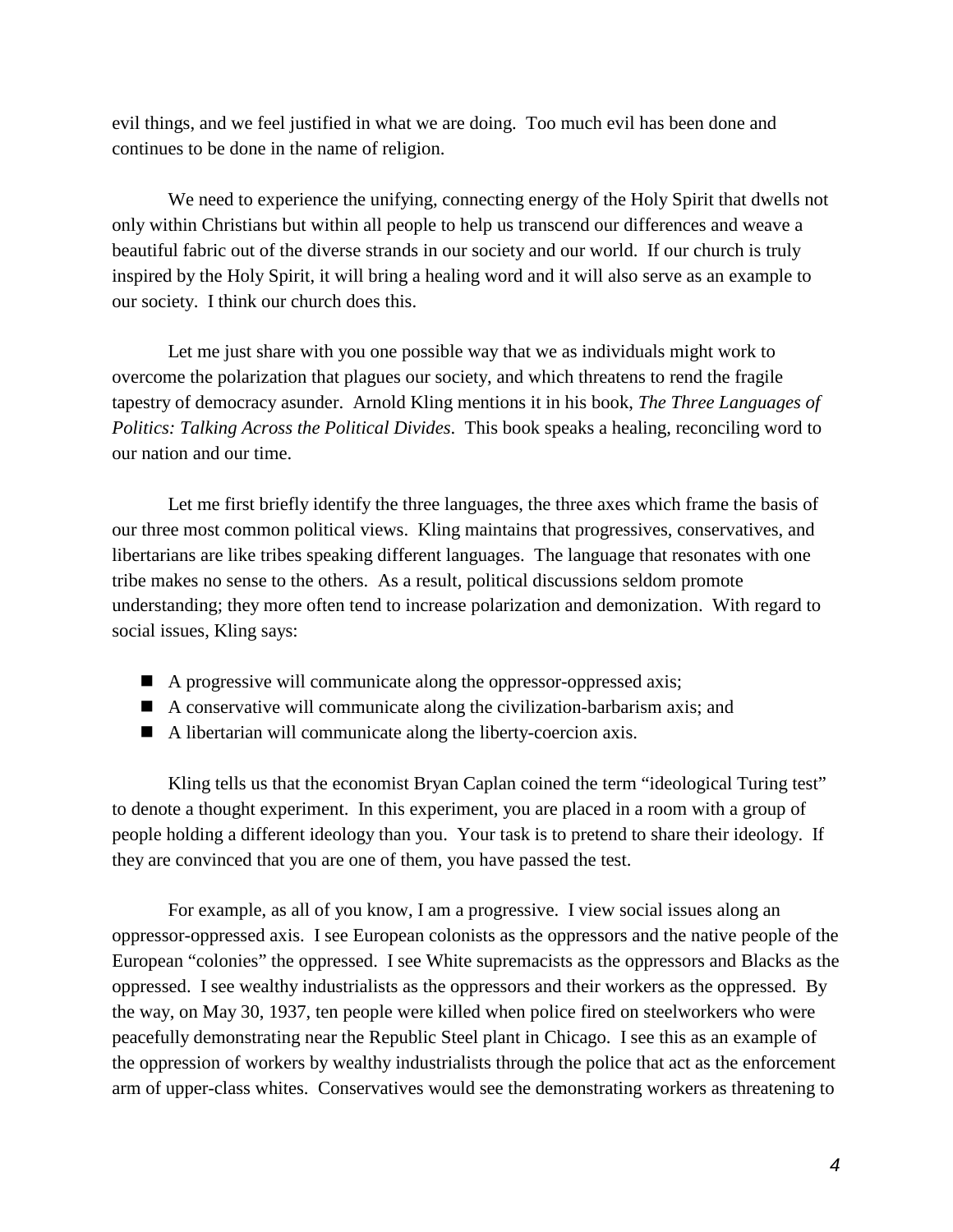undermine the free-market capitalism upon which our country was founded. Libertarians would maintain that governmental actions like laws that dictate minimum wage and worker safety take away people's freedom.

I understand that conservatives feel that extending equal rights to women, Blacks, Latinos, LGBTQ and other minority groups undermines our beloved civilization. As a progressive, I would counter that our civilization is especially beloved by those in the highest racial and socioeconomic caste, not so much by those who are the objects of prejudice and discrimination, those who struggle to earn a living. Conservatives would say that the fall of the Roman empire came through the infusion of barbarians from the north. I view the Romans as the oppressors and those who lived in conquered countries the oppressed. I understand the fear of insecure whites that they are being systematically replaced by people of color in this country; I just don't believe this is what is happening, and my Christian faith leads me to hold a vision of a diverse society, a society that embraces and empowers difference, individuality, a multicultural nation, and a multicultural world.

If I participated in a Turing experiment, I would have to be able to articulate the conservative point of view so well, so eloquently, that a group of conservates would not discover that I am a progressive. To do this, I would have to understand the political and social views that the conservative holds and why he/she holds them. This would be a real challenge! I suppose we could do this with other religions as well. If we were able to talk about Hinduism, Judaism, Buddhism, Taoism, Islam, and even atheism so knowledgably and eloquently that people of that faith would not know that we are essentially Christians, we would be less likely to distort and demonize the other person's views. And this would lead to greater, to deeper understanding.

In the story of the Tower of Babel, people of one tongue come together, but pride disperses them. Their grandiose plans break down. In a confusion of languages, they are scattered. I think that in place of the word "pride," we could insert white supremacy, white nationalism, a caste system that justified the colonization of most of the world, the subjugation of racial groups we deem inferior, the genocide that is still going on in many parts of the world today.

Pentecost is the gospel's answer to the Tower of Babel. At Babel, the spirit of pride divides God's children. At Pentecost, the Spirit of Christ unites them. The Tower of Babel teaches us that pride separates and alienates. Pentecost proclaims that the Holy Spirit unites, heals, and restores. Across the gaps and chasms of time, Pentecost calls to each of us, "Let the Spirit help you share with one another, listen to one another, communicate with one another, and understand."